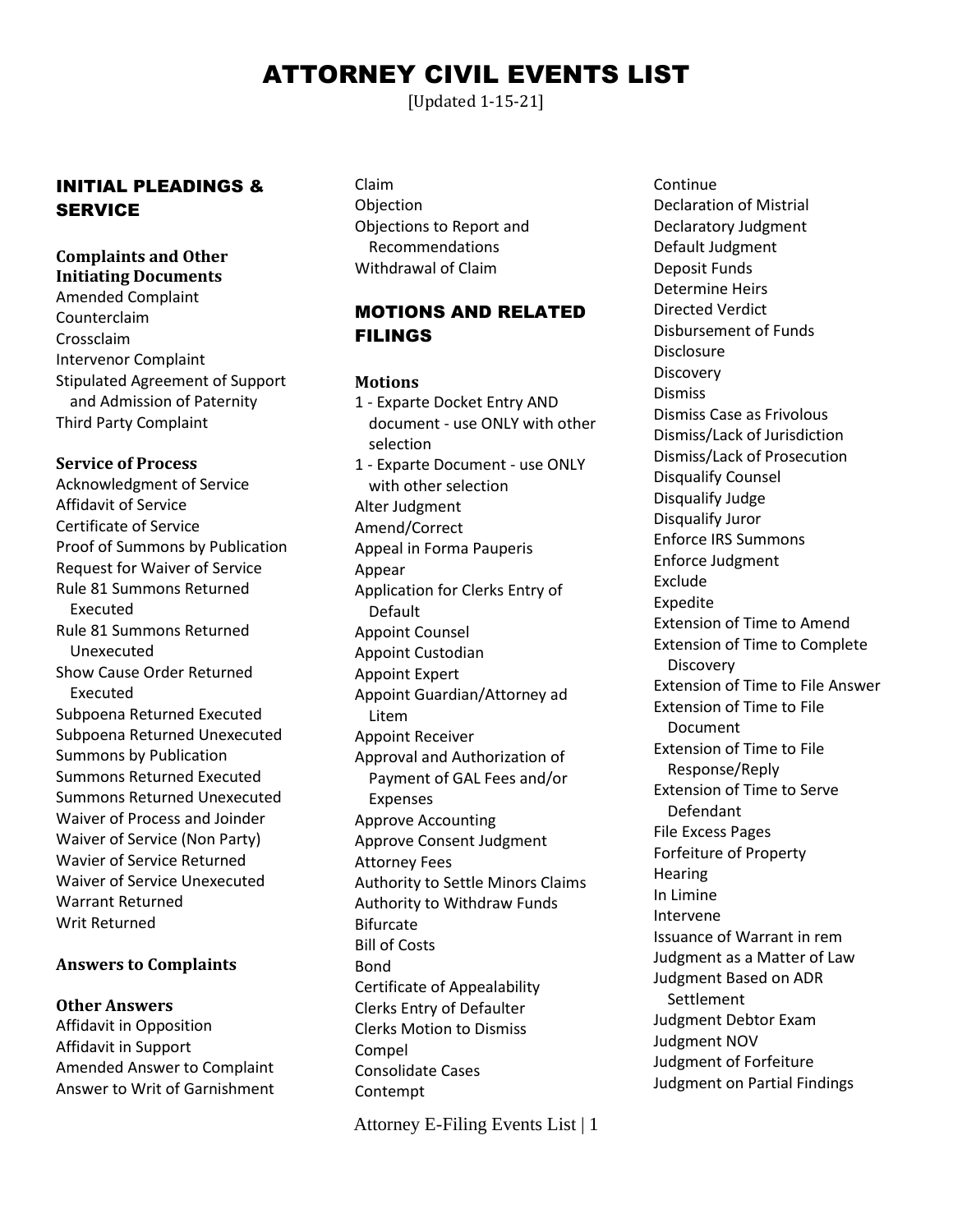# ATTORNEY CIVIL EVENTS LIST

[Updated 1-15-21]

Judgment on the Pleadings Judgment Under Rule 54(b) Leave to Appeal Leave to File Document Letters Rogatory Limited Admission More Definite Statement Motion (Miscellaneous) Motion to Approve Conservator Plan Motion to Approve Guardian Plan Motion to Approve Well Being Report Motion to Close Conservatorship Motion to Close Estate Motion to Close Guardianship Motion to File Amicus Curiae Brief New Trial Order of Sale Partial Summary Judgment Permanent Injunction Preliminary Injunction Proceed in Forma Pauperis Produce Protective Order Quash Reassign Case Reconsideration Recusal Release of Bond Obligation Release of Funds Reopen Case Return of Property Sanctions Seal Seal Case Seal Document Sealed Motion Service by Publication Set Aside Set Aside Default Set Aside Forfeiture Set Aside Judgment Set Aside Verdict

Settlement Sever Show Cause Stay Strike Substitute Attorney Substitute Party Summary Judgment Suppress Take Deposition Taxation of Costs Temporary Relief Temporary Restraining Order Transfer Venue Trial Setting Unseal Case Unseal Document Vacate Waive Accounting Withdraw Withdraw as Attorney Withdraw Reference **Writ** Writ of Garnishment Writ of Mandamus

#### **Responses and Replies**

1 - Exparte Docket Entry AND Document – use ONLY with other selection 1 - Exparte Document - use ONLY with other selection Affidavit in Opposition to Motion Affidavit in Support of Motion Memorandum in Opposition Memorandum in Opposition to Motion Memorandum in Support Memorandum in Support of Motion Rebuttal Reply to Response to Motion Response Response in Opposition

Attorney E-Filing Events List | 2

Response in Opposition to Motion Response in Support Response in Support of Motion Response to Motion

## OTHER FILINGS

#### **ADR Documents**

Consent to Arbitration Consent to Mediation Objection to Report of Arbitrator/Mediator Request for Trial De Novo

#### **Discovery Documents**

Designation of Witness Notice of Receipt of Deposition Notice of Service of Interrogatories Notice of Service of Request for Admissions Notice of Service of Request for Production of Documents Notice of Service of Responses to Interrogatories Notice of Service of Responses to Request for Admissions Notice of Service of Responses to Request for Production Notice to Take Deposition

#### **Notices**

Notice – Dismissal from U.S. Bankruptcy Court Notice of Acceptance with Offer of Judgment Notice of Appearance Notice of Application for Writ Notice of Cancellation of Judgment Notice of Change of Address Notice of Continuing Hospitalization Notice of Conventional Filing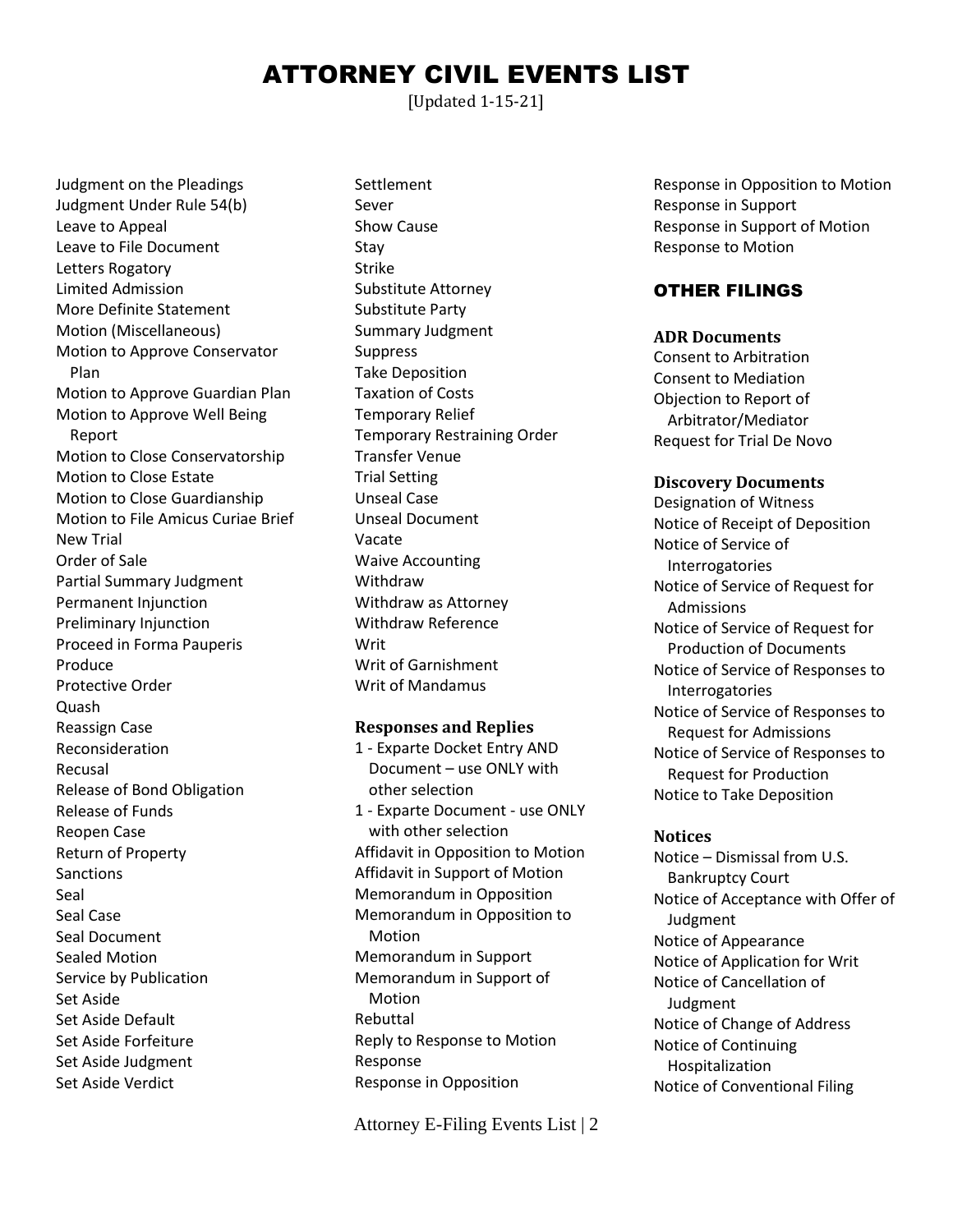# ATTORNEY CIVIL EVENTS LIST

[Updated 1-15-21]

Notice of Delinquency Notice of Hearing Notice of Hearing on Motion Notice of Income Withholding Notice of Lis Pendens Notice of Notice of Removal Notice of Redirection Notice of Settlement Notice of Trial Notice of Voluntary Dismissal Notice (Other) DO NOT USE FOR APPEALS OR DISCOVERY Notice to Creditors Notice to Taxpayers Proof of Publication of Notice to **Creditors** 

#### **Trial Documents**

Agreement for Jury Verdict Exhibit List Proposed Findings of Fact Proposed Jury Instructions Proposed Voir Dire Trial Brief Witness List

#### **Appeal Documents**

Amicus Curiae Brief (Lower Court) Appeal Correspondence Appeal Transcript Request Appellants Brief (Lower Court Appeal) Appellants Reply Brief (Lower Court Appeal) Appellees Brief Appellees Brief (Lower Court Appeal) Bill of Exceptions Certificate of Compliance Certificate of Examination Record Designation of Record on Appeal Motion to File Amicus Curiae Brief (Lower Court)

Statement of Facts Statement of Issues Statement of Proposed Corrections

#### **Other Documents**

Attorney E-Filing Events List | 3 Account Statement Acknowledgment Administrative Record Affidavit Amended Document (NOT motion) Amicus Curiae Appearance Amicus Brief (Lower Court) Annual Accounting Application for Clerks Entry of Default Application for Pro Hac Vice Application for Writ Bank Acknowledgment Bill of Costs Certificate of Compliance Certificate of Counsel Certificate of Discharge Certificate of Examining Physician Certificate of Fiduciary Child Support Information Sheet/Utility Consent Conservator Plan Contact Information Sheet Disclaimer Drug Screening/Test Financial Affidavit Guardian Plan ID Divorce Checklist Interpleader Inventory Joinder Jury Demand Last Will and Testament Letter (Generic) Miscellaneous Document Nomination of Successor Commission

Paternity Test/DNA Report Patient Information Sheet Paupers Oath Pre-Admission Form (Commitment) Pre-Evaluation Screening Form (Commitment) Pretrial Memorandum Proof of Will Receipt of Distribution Redacted Document Redaction Index Release of Probated Claim Report of Commissioner Report of Guardian Ad Litem Report of Special Master Request to Issue Subpoena Response to Order to Show Cause Rule 8.05 Disclosure Satisfaction of Judgment Sealed Document Settlement Agreement Statement of Rights Statement of Facts Status Report **Stipulation** Stipulation of Dismissal Suggestion for Writ Suggestion for Writ of Garnishment Suggestion of Bankruptcy Suggestion of Death Transcript Request Waiver (Not Service Related) Well Being Report Withdrawal of Motion Writ to Take Custody (Commitment)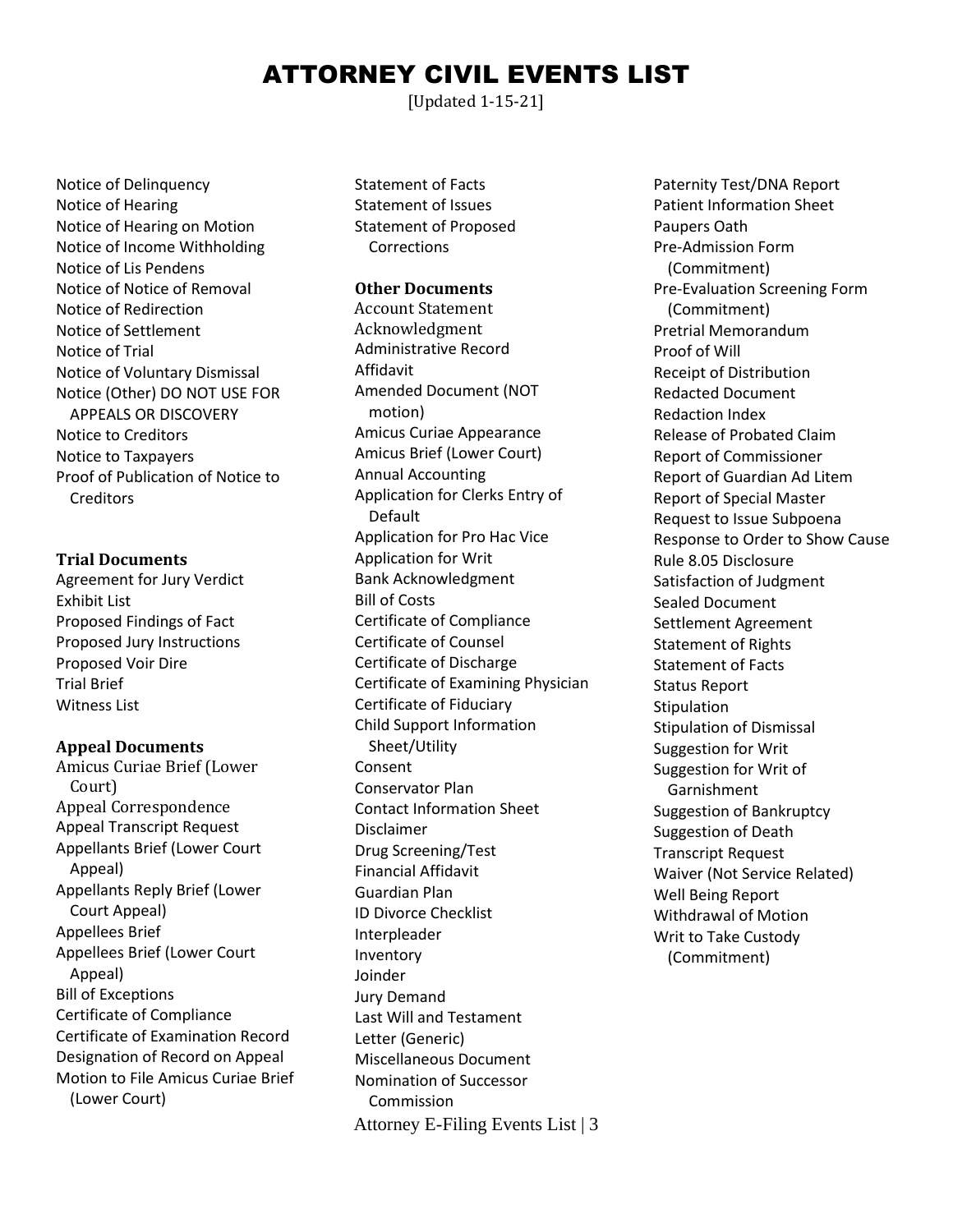# ATTORNEY CRIMINAL EVENTS LIST

[Updated 1-15-21]

CHARGING INSTRUMENTS AND PLEAS

**Plea-Related Documents** Petition to Enter Guilty Plea Plea Agreement

# MOTIONS AND RELATED FILINGS

### **Motions**

**Acquittal** Alter Judgment Amend/Correct Appeal In Forma Pauperis Appear Appoint Counsel Appoint Expert Bifurcate Bill of Particulars Bond Brady Materials Certificate of Appealability Change Venue Compel Consolidate Cases Continue Declaration of Mistrial Directed Verdict Disclosure Discovery Dismiss Dismiss/Lack of Jurisdiction Dismiss/Speedy Trial Disqualify Counsel Disqualify Judge Disqualify Juror Exclude Expedite Extension of Time to File Document Extension of Time to File Response/Reply File Amicus Brief

File Excess Pages Forfeiture of Property General Handwriting Exemplars Hearing In Limine Inspect Issuance of Warrant in rem Judgment NOV Leave to Appeal Leave to File Document Medical Exam Medical Treatment Mental Examination Miscellaneous Relief Modify Conditions of Release Motion to Reduce Bond New Trial Order of Competency to Stand Trial Produce Protective Order Quash Quash Indictment/Information Reconsideration Recusal Reduce Sentence Release Bond Obligation Release from Custody Release of Funds Remand Return of Property/Post Trial Return of Property/PreTrial Return of Surety Revoke Sanctions Seal Seal Case Seal Document Sealed Motion Separate Trial on Counts Set Aside Forfeiture Set Aside Judgment Set Aside Sentence Set Aside Verdict Sever Defendant

Attorney E-Filing Events List | 4

Show Cause Show Cause re Revocation of Probation Show Cause re Revocation of Supervised Release Speedy Trial Strike Substitute Attorney **Suppress** Take Deposition Travel Unseal Case Unseal Document Vacate Victim Rights Warrant Withdraw as Attorney Withdraw Document Withdraw Plea of Guilty Withdraw Plea of Nolo Contendere Writ

#### **Responses and Replies**

Affidavit in Opposition to Motion Affidavit in Support of Motion Reply to Response Response Response in Opposition Response in Support Response to Motion

## OTHER FILINGS

#### **Discovery Documents** Demand/Request for Alibi Witness

Demand/Request for Notice of Alibi Demand/Request for Public Authority Witness Discovery Receipt Discovery Response Discovery Response and Demand/Request for notice of Alibi Notice of Alibi